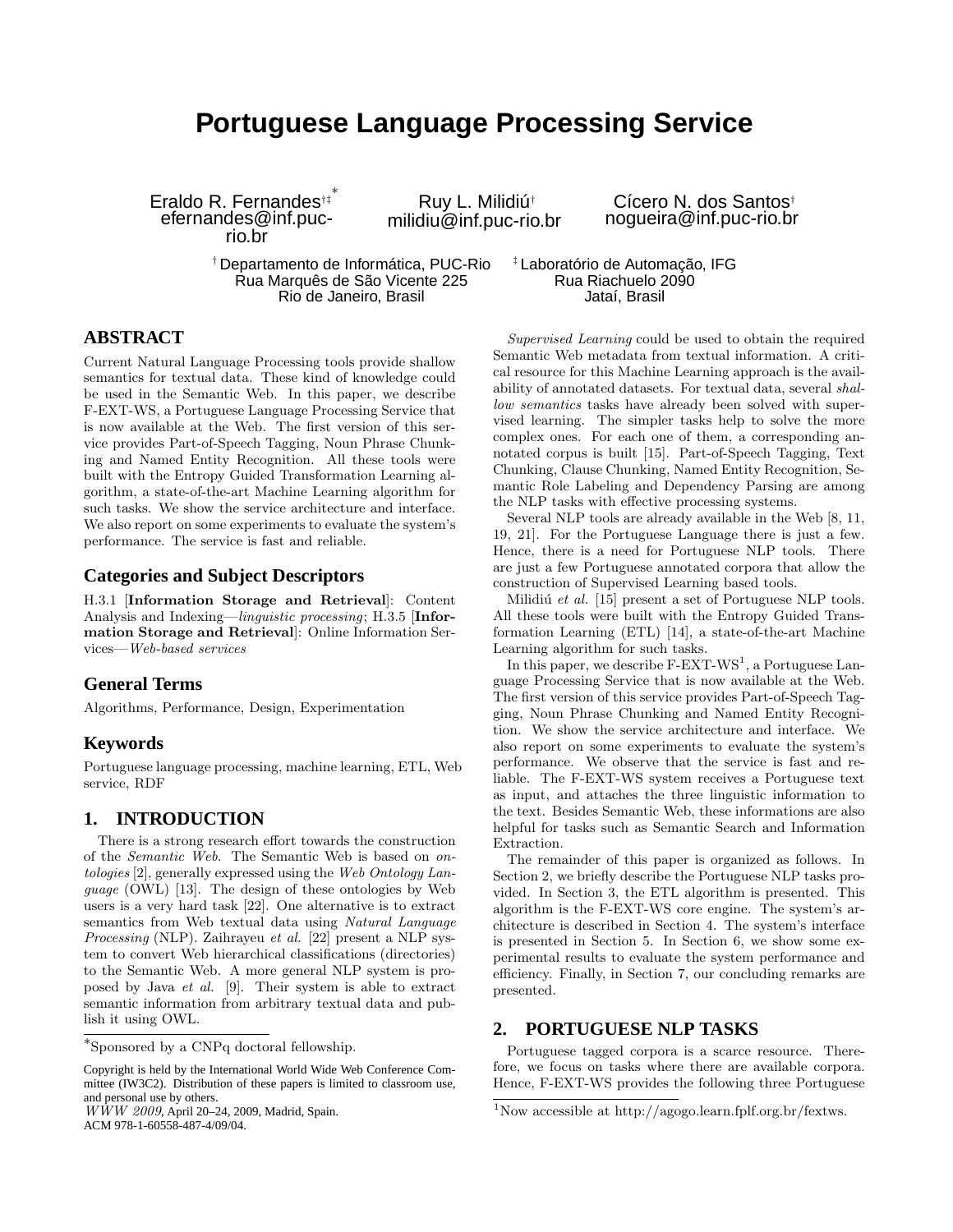Language Processing tasks: Part-of-Speech Tagging (POS), Noun Phrase Chunking (NP) and Named Entity Recognition (NER). In Table 1, we enumerate the three Portuguese corpora used for F-EXT-WS training process. The three tasks are modeled as token classification problems. A token is a word or a punctuation mark and, usually, it is given by a set of features.

Table 1: List of the corpora and their sizes

| Corpus     | $\rm{Task}$ | $#$ Sentences | $#$ Tokens |
|------------|-------------|---------------|------------|
| Mac-Morpho | POS         | 53,374        | 1,221,465  |
| SNR-CLIC   | NP          | 4.392         | 104,144    |
| LearnNEC06 | NER.        | 2.100         | 44.835     |

These three tasks are interrelated. POS tagging is the most basic among those three, and it is used as input for the NP chunk processor. The NER processor uses POS tags and NP chunks as input features. The remainder of this section describes the three tasks.

#### **2.1 Part-of-Speech Tagging**

Part-of-Speech (POS) tagging is the process of labeling each word in a text with a tag that represents its grammar function [10]. POS tags classify words into categories, based on the role they play in the context in which they appear. The POS tag is a key input feature for more advanced NLP tasks. The F-EXT-WS POS Tagger was trained using the Mac-Morpho corpus [1]. In Figure 1, we show a POS Tagged sentence using the column format, which is commonly used in NLP tools. In this format, each line corresponds to a token and each column corresponds to a specific feature. In Figure 1, the first column corresponds to the word feature (the lexical item), and the second column corresponds to the POS tag.

| <b>WORD</b>   | <b>POS</b>   |
|---------------|--------------|
|               | ART          |
| presidente    | N            |
| de            | PREP         |
| $\Omega$      | ART          |
| <b>Brasil</b> | <b>NPROP</b> |
| viajou        |              |
| para          | PREP         |
| a.            | ART          |
| Espanha       | <b>NPROP</b> |
|               |              |

Figure 1: POS Tagging output example

#### **2.2 Noun Phrase Chunking**

Text chunking, another basic and important NLP task, consists in break a given sentence in chunks of correlated words (phrases). The most important type of chunk is the noun phrase (NP). A noun phrase is a sequence of words that has the function of a noun in the sentence. In the example that follows, the two noun phrases are enclosed in brackets.

[ O presidente de o Brasil ] viajou para [ a Espanha ] .

The Noun Phrase Chunking task consists in finding all noun phrases in a given text. This task is also approached as a token classification problem by the proposed system.

We use the IOB1 tagging style which consists of three tags: O, means that the word is not a NP; I, means that the word is part of a NP and B is used for the leftmost word of a NP beginning immediately after another NP. The column format for the above example is depicted in Figure 2. Observe that, in this example, there is a POS column which contains the POS tag for each token. POS tags are used as an input feature for the NP Chunking processor.

| WORD          | <b>POS</b>   | $\bf NP$         |
|---------------|--------------|------------------|
| ( )           | ART          | T                |
| presidente    | N            | T                |
| de            | PREP         | T                |
| O             | ART          | T                |
| <b>Brasil</b> | <b>NPROP</b> | T                |
| viajou        | V            | $\left( \right)$ |
| para          | PREP         | O                |
| a.            | $\rm ART$    | T                |
| Espanha       | <b>NPROP</b> | Т                |
|               |              |                  |

Figure 2: Noun phrase chunking output example

#### **2.3 Named Entity Recognition**

Named Entity Recognition (NER), among the tasks available in F-EXT-WS, is probably the most important one for Semantic Web applications. NER consists in finding all the proper nouns in a text and to classify them among several given categories of interest or to a default category called Others. Usually, there are three given categories: Person, Organization and Location. The F-EXT-WS NER system classifies named entities among five categories: Person, Organization, Location, Value and Date (time).

We approach the NER task as a token classification problem, in the same way as in the CoNLL-2002 shared task [18]. We use a variation of the IOB1 tagging style. The named entities are labeled with I and B tags attached with the entity category. Therefore, we have the tags I-PER, I-LOC, I-ORG, B-PER, B-LOC, etc. The O tag indicates that the word is not a named entity. In Figure 3, we show a column format example for NER. In this example there are two named entities: Brasil and Espanha. The both entities are classified as Location.

| <b>WORD</b>   | POS       | $\mathbf{NP}$ | <b>NER</b>       |
|---------------|-----------|---------------|------------------|
| ( )           | $\rm ART$ |               | ( )              |
| presidente    | N         |               | Ω                |
| de            | PREP      |               | $\left( \right)$ |
| $\Omega$      | $\rm ART$ |               | O                |
| <b>Brasil</b> | NPROP     | T             | $I-LOC$          |
| viajou        |           | 0             | $\left( \right)$ |
| para          | PREP      | 0             | Ω                |
| a.            | $\rm ART$ |               | O                |
| Espanha       | NPROP     |               | I-LOC            |
|               |           |               |                  |

Figure 3: NER output example

#### **3. ETL ALGORITHM**

The F-EXT-WS system engine uses a new machine learning strategy called Entropy Guided Transformation Learning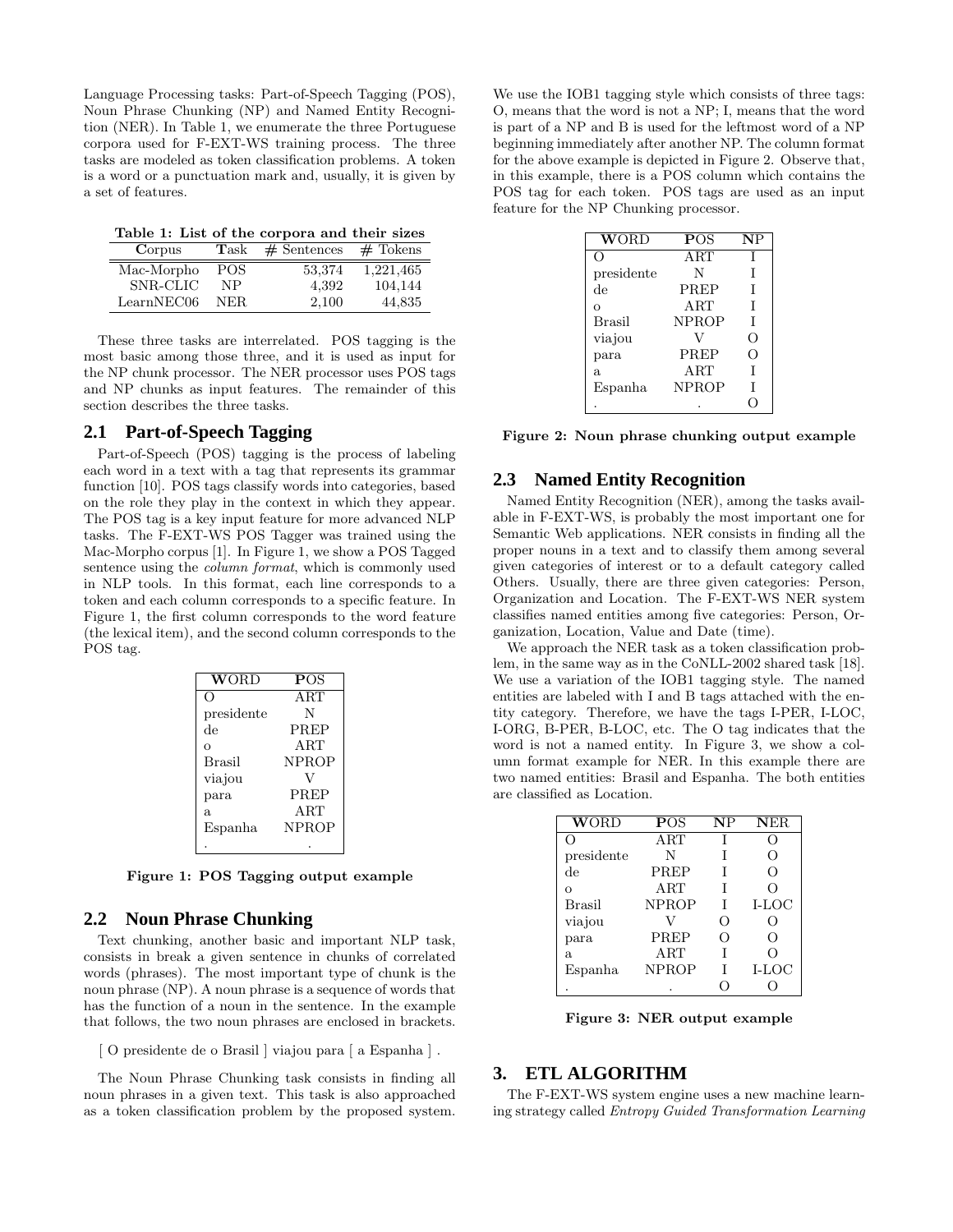(ETL) [14]. ETL combines the advantages of two machine learning algorithms: Transformation Based Learning (TBL) [3] and *Decision Trees* (DT) [20].

TBL is a machine learning algorithm which has been successfully applied to many NLP tasks [3, 6, 5]. This algorithm learns an ordered list of rules that correct classification mistakes in the training corpus. The initial classification is produced by an baseline system, which frequently is just a simple heuristic.

TBL rules are derived from rule templates given as input. A rule template defines a combination of features to be checked when correcting a token classification. Generally, the template set must be created by an application domain expert, and this process is very time-consuming. Indeed, the template generation is the most expensive phase when using TBL and, in the absence of an domain expert, can lead to bad performance.

Decision Tree learning is one of the most widely used machine learning algorithms. It performs a partitioning of the training corpus using principles of Information Theory. The learning algorithm executes a general to specific search of a feature space. The most informative feature is added to a tree structure at each step of the search. Information gain ratio, which is based on the data entropy, is normally used as the informativeness measure. The objective is to construct a tree, using a minimal set of features, that efficiently partitions the training set into classes of observations.

The main purpose of ETL is to overcome the human driven construction of good template sets, which is a bottleneck on the effective use of the TBL approach. The ETL strategy relies in the use of DT to obtain informative feature combinations. ETL uses a very simple DT decomposition scheme to automatically generate templates. The decomposition process includes a depth-first traversal of the DT. For each visited node, a new template is created by combining its parent node template with the feature used to split the data at that node. The ETL algorithm is depicted in Figure 4.

ETL automatically generates templates using DT learning, next the TBL algorithm is used to generate transformation rules. This process eliminates the need for domain experts, without significant overall performance degradation. In fact, ETL performs better than TBL in most cases. ETL is cheaper and more robust than TBL because it automatically generates effective templates. In addition, in all tested instances, ETL performs significantly better than DT.

#### **4. SYSTEM ARCHITECTURE**

The F-EXT-WS design is based on two relevant Software Engineering concepts: Software Product Lines [12, 17] and Software Agents [17]. In this section we describe the main aspects of the system's design and architecture.

The F-EXT-WS design is centered on the task concept. In this context, a task consists of several information pieces: an user, a language, a linguistic information, an extractor algorithm, an input text, and an output text. Each user must be registered in the system in order to create and execute tasks. The language determines the input text language. Portuguese is the only language currently available. However, the system can be easily extended to include other languages. There are three linguistic information tasks currently available: POS, NP and NER. The extractor algorithm is ETL. The input text is the user's input text file which must be processed by the system. Finally, the output text holds the processing result. We use the column format in the output text. Both the extractor algorithm and the linguistic information options are also extensible. When creating a task, a registered user must provide all these information pieces, except the output file which is generated by the system.

F-EXT-WS uses a scheduler agent to determine the execution order of all submitted tasks and to control the workload in the server. When a task is chosen for execution, the respective extractor is applied for the input text. As soon as the task execution is concluded, its result is stored in an output file that is made available for download.

The F-EXT-WS' classes are divided into three groups: persistent entities, scheduling agents, and extractor engine. The system class diagram is illustrated in Figure 5. There are three persistent entities: User, Task, and FExtFile. These classes represent, respectively, the system users, the submitted tasks, and the input and output files of submitted tasks. They store the registration information about users and tasks. FExtFile objects reference files that store the input and output task data.

Two agents are in charge of scheduling and executing the submitted tasks. The Scheduler agent is a singleton which maintains a queue of ready tasks. This agent determines when a ready task will be polled out from the queue and executed. The Scheduler limits the number of executing tasks in order to control the workload in the server. When a task is scheduled, the Scheduler creates an Executor agent to execute the task. This second agent is in charge of executing the task, carrying the whole process (including execution errors).

Every task in the system has an associated state, whose value is one of the following:

- NEW: new task that was not sent to the Scheduler yet;
- READY: new task that are in the Scheduler queue;
- EXECUTING: executing task;
- CONCLUDED: task whose execution has been completed and its result is available;
- FAILED: task whose execution has been completed, but some problem occurred, and its result is not available.

Figures 6 and 7 depict, respectively, the Scheduler and Executor activity diagrams. As we can see, the Scheduler agent recurrently verifies if some task can be executed. When this agent decides to schedule a task, it creates a new Executor agent. The Executor agent, first, set some properties of the task (execution date and state, for instance). Then, this agent obtains the corresponding Knowledge object from the KnowledgeManager singleton. Next, the Executor agent executes the task dependencies, and, finally, executes the task itself.

The F-EXT-WS design is guided by Software Product Lines (SPL) [12, 17], which is a recent Software Engineering paradigm. SPL aims the development of a family of products to attend a specific domain. A SPL is developed from a common set of core assets, and permits easily derivation of customized products. Very briefly, all the SPL functionalities (features) are divided in two groups: kernel and optional. The kernel features are those present in all products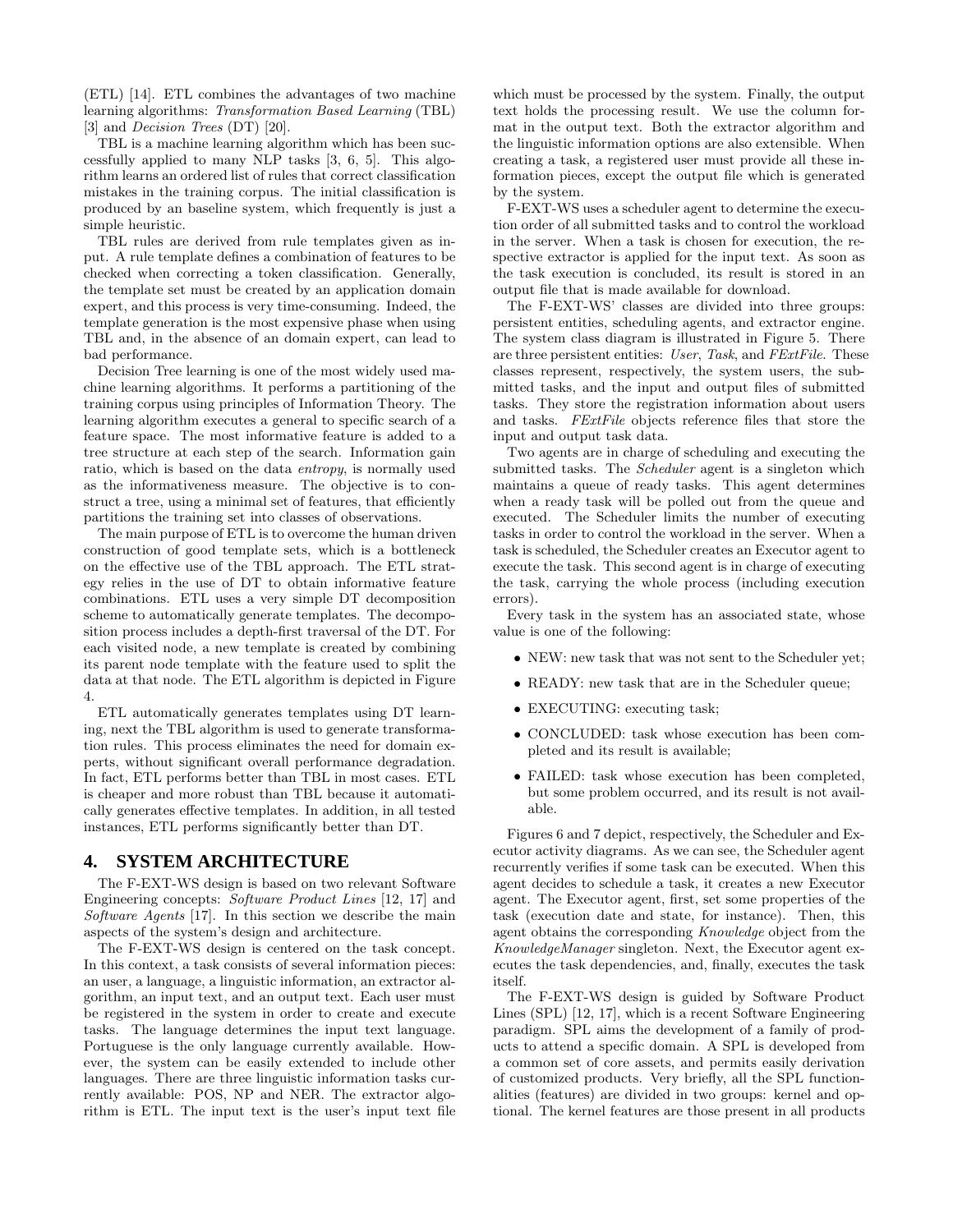

Figure 4: ETL algorithm



Figure 6: Scheduler agent activity diagram

of the family. The optional features are those present just in specific products. These concepts are used through the whole development process of a SPL such that the derivation of a new product, choosing some optional features, are facilitated. In SPL terminology, a combination of optional features is called configuration.

The F-EXT-WS optional features are the extractor algorithms, the linguistic informations, and the supported input text language. Using the SPL paradigm, we make it possible to easily derive new versions of the service, providing different combinations of NLP tasks.

All the variability in the F-EXT-WS system is managed by a KnowledgeManager object. This is a singleton that is in charge of loading and providing Knowledge objects to the rest of the system. A Knowledge object defines an input language, an extractor algorithm, and a linguistic information. When a user submits a new task, he or she must choose among the Knowledge objects available in the system configuration. New Knowledge objects are easily introduced by some entries in a XML configuration file.

As described in Section 2, some NLP tasks depend on the information provided by another task. For example, F-EXT-WS uses POS tags to perform NP Chunking. The Executor agent is in charge of resolving the task dependencies. As shown in Figure 7, this agent resolves the task dependencies before its execution.

#### **5. SYSTEM INTERFACE**

The first version of the system interface is based in HTML forms only. To submit a new task, the user must fill a form and choose an input file from its local file system. The result file is made available through a download link as soon as the task execution is completed. The output file content is formatted using the column format described in Section 2.

Currently, we are working on a Web Service based interface. For this purpose, as the F-EXT-WS is based on the Java programming language, we are using JAX-WS. We also plan to offer RDF output data. We are researching some related approaches that use RDF standard to provide NLP based services. In a short time, we expect to publish a new version of the system interface with this two options.

# **6. EXPERIMENTAL RESULTS**

In this section, we present experimental results that illustrate the F-EXT-WS system performance in two different perspectives. First, we assess the system efficacy for each of the three tasks. Next, we show processing time results.

The ETL strategy achieves state-of-the-art results for the three Portuguese tasks provided by F-EXT-WS. In Table 2, we show, for each task, the performance of the ETL models [15] used in the F-EXT-WS, as well as the performance of other state-of-the-art systems. The POS tagging performance is in terms of accuracy. The performance of the two other tasks are in terms of  $F_{\beta=1}$ . The  $F_{\beta=1}$ , which is the harmonic mean between precision and recall, is frequently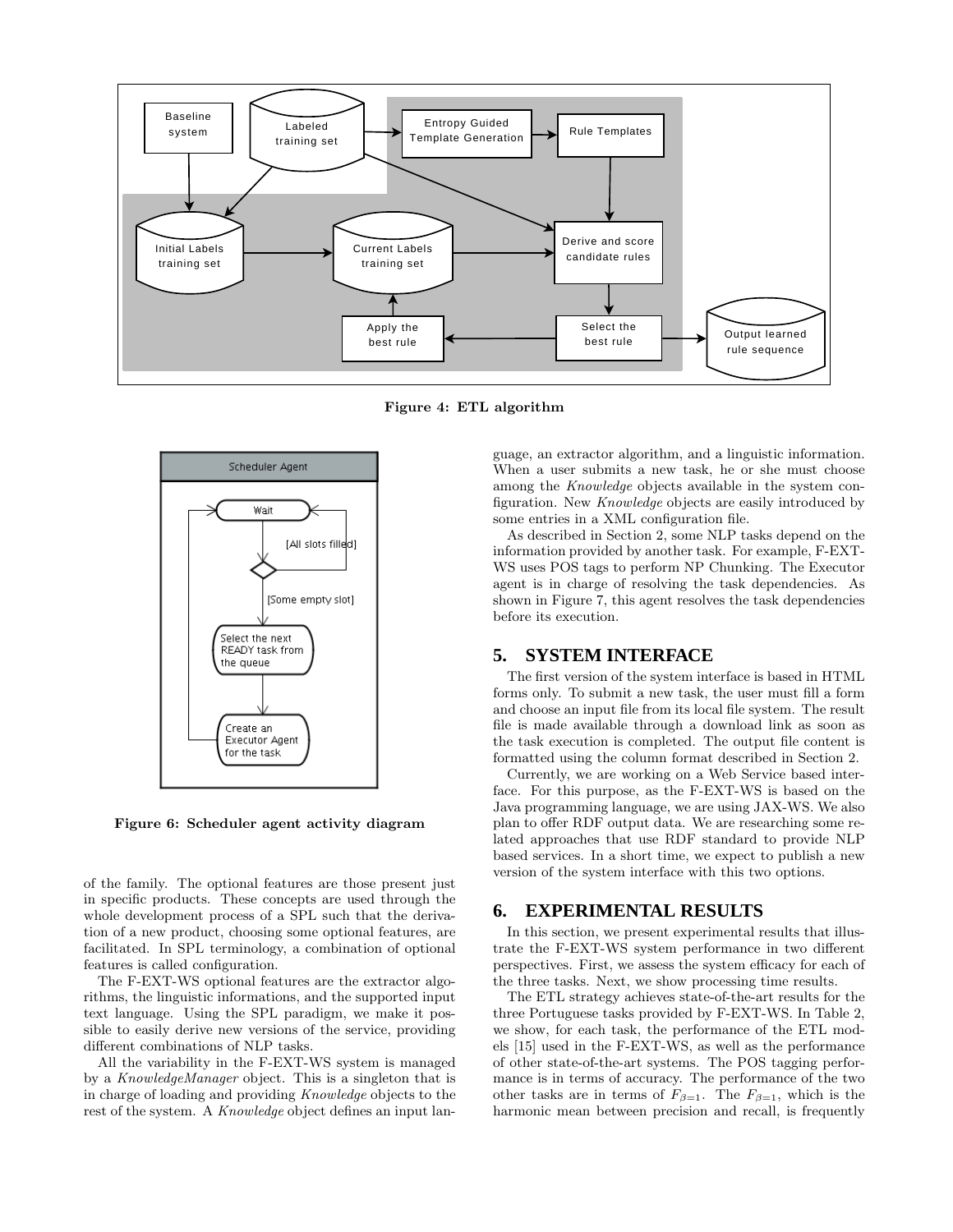

Figure 5: F-EXT-WS class diagram

used to compare NLP systems. The results in Table 2 are reported by Milidiú et al. [15]. They use the Mac-Morpho Corpus [1], SNR-CLIC Corpus [7] and LearnNEC06 Corpus [16] for POS tagging, NP chunking and NER, respectively.

Table 2: Performance of ETL and other state-of-theart systems

| Task       | State-of-the-art systems |                      | ETL   |
|------------|--------------------------|----------------------|-------|
|            |                          | Approach Performance |       |
| <b>POS</b> | TBL                      | 96.60                | 96.75 |
| NP         | TBL                      | 87.85                | 88.61 |
| NER.       | <b>SVM</b>               | 88.11                | 87.71 |

As we can see in Table 2, ETL over performs the previous state-of-the-art systems for both POS tagging [4] and NP chunking [3]. For the NER task, ETL is very close to the best reported system, which is based in Support Vector Machines (SVM) [16]. In Table 3, we show the ETL performance in terms of precision and recall for the three tasks provided by F-EXT-WS.

| Table 3: ETL performance – precision and recall |  |  |  |  |  |
|-------------------------------------------------|--|--|--|--|--|
|-------------------------------------------------|--|--|--|--|--|

| Task       | Precision | Recall |
|------------|-----------|--------|
| <b>POS</b> | 96.75     |        |
| NP         | 88.32     | 88.90  |
| NER        | 86.89     | 88.54  |
|            |           |        |

In order to evaluate the F-EXT-WS system processing time, we carry out experiments using different input texts. The processing time seems to be linear to the size of the input text. In Table 4, we show the average processing time ratios achieved in the experiments for the three tasks. The experiments were performed using the PC that currently hosts the F-EXT-WS service. This PC uses a 1.0GHz Intel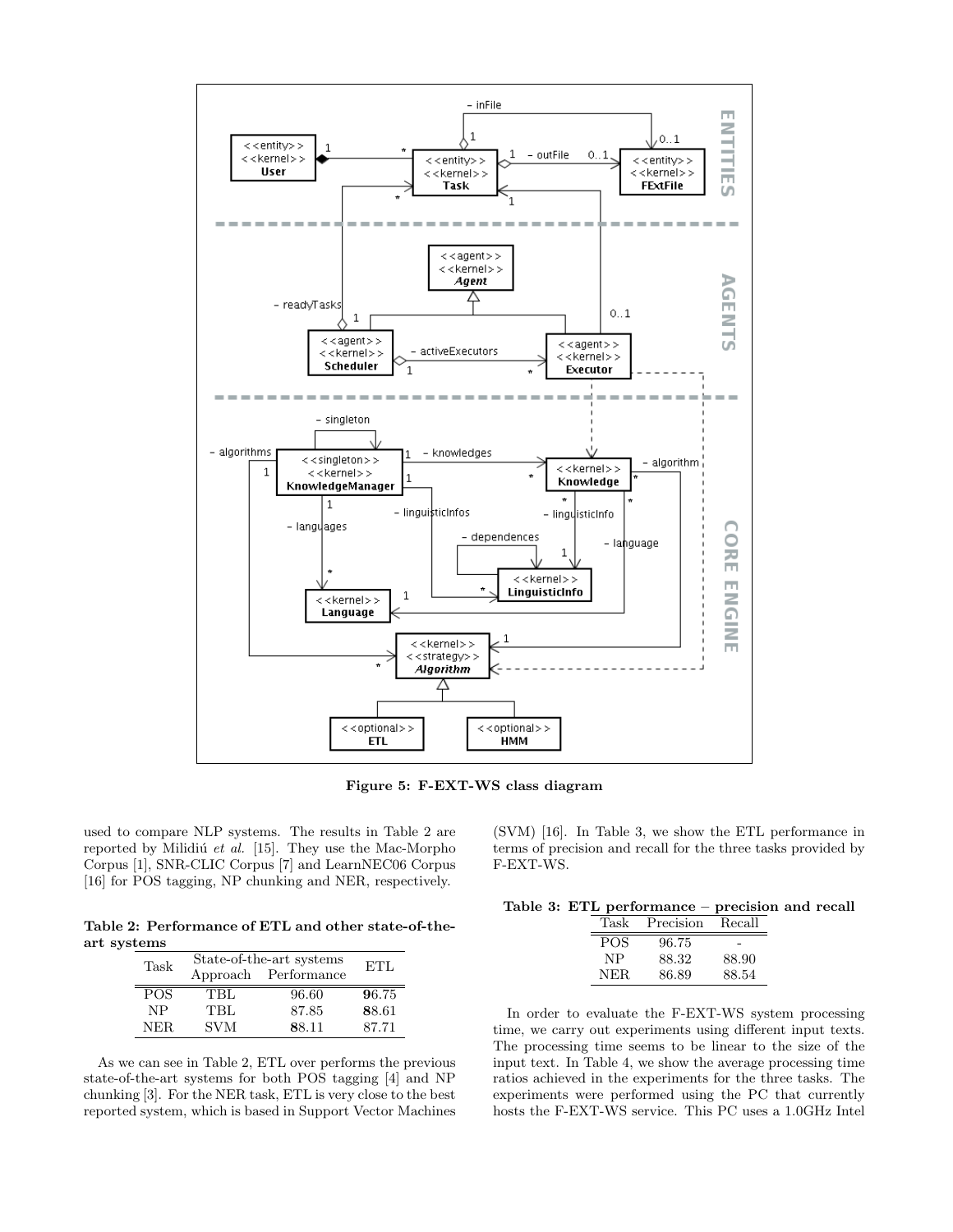

Figure 7: Executor agent activity diagram

Pentium III processor (256KB of cache) and 768 MB of RAM memory.

Table 4: F-EXT-WS computation time per word and per character

| $\rm{Task}$ |     | Words/second Characters/second |
|-------------|-----|--------------------------------|
| POS.        | 380 | 2,364                          |
| NP          | 315 | 1,951                          |
| NER.        | 248 | 1.542                          |

# **7. CONCLUSIONS**

In this paper, we describe F-EXT-WS, a Portuguese Language Processing Service that is now available at the Web. The first version of this service provides state-of-the-art Partof-Speech Tagging, Noun Phrase Chunking and Named Entity Recognition.

The system is designed as a Software Product Line. This architecture is flexible, allowing the smooth introduction of new NLP task processors. We plan to add support for Semantic Role Labeling as soon as a SRL Portuguese Corpus becomes available. We also plan to extend the output format options by providing the RDF standard.

The performed experiments indicate that the service is fast and reliable. In fact, the service can process about 300 words per second, running on a very simple and cheap computer.

We believe that F-EXT-WS contributes to the development of the Semantic Web by providing automatic tools to extract shallow semantics from Portuguese Language textual data.

## **8. REFERENCES**

- [1] S. Aluísio, J. Pelizzoni, A. Marchi, L. Oliveira, R. Manenti, and V. Marquiafável. An account of the challenge of tagging a reference corpus for brazilian portuguese. In PROPOR, pages 110–117, 2003.
- [2] T. Berners-Lee, J. Hendler, and O. Lassila. The semantic web. Scientific American, 284(5):34–43, 2001.
- [3] E. Brill. Transformation-based error-driven learning and natural language processing: A case study in part-of-speech tagging. Computational Linguistics, 21:543–565, 1995.
- [4] C. N. dos Santos, R. L. Milidiú, and R. P. Renteria. Portuguese part-of-speech tagging using entropy guided transformation learning. In PROPOR, pages 143–152, 2008.
- [5] C. N. dos Santos and C. Oliveira. Constrained atomic term: Widening the reach of rule templates in transformation based learning. In EPIA, pages 622–633, 2005.
- [6] R. Florian. Named entity recognition as a house of cards: Classifier stacking. In Proceedings of the 4th Conference on Computational Natural Language Learning, pages 175–178, 2002.
- [7] M. C. Freitas, M. Garrao, C. Oliveira, C. N. dos Santos, and M. Silveira. Title. In Proceedings of the III TIL, São Leopoldo, Brasil, 2005.
- [8] GATE: General architecture for text engineering. http://gate.ac.uk/.
- [9] A. Java, S. Nirneburg, M. McShane, T. Finin, J. English, and A. Joshi. Using a natural language understanding system to generate semantic web content. International Journal on Semantic Web and Information Systems, 3, 2007.
- [10] D. Jurafsky and J. H. Martin. Speech and Language Processing. Prentice Hall, 2000.
- [11] C. H. A. Koster and E. Verbruggen. The agfl grammar work lab. In Proceedings of FREENIX/Usenix, pages 13–18, 2002.
- [12] M. Matinlassi. Comparison of software product line architecture design methods: Copa, fast, form, kobra and qada. In Proceedings of the 26th International Conference on Software Engineering, pages 127–136, Washington D.C., USA, 2004.
- [13] D. L. McGuinness and F. van Harmelen. Owl web ontology language overview. Technical report, World Wide Web Consortium, 2004.
- [14] R. L. Milidiú, C. N. dos Santos, and J. C. Duarte. Phrase chunking using entropy guided transformation learning. In Proceedings of Association for Computational Linguistics, Columbus, USA, 2008.
- [15] R. L. Milidiú, C. N. dos Santos, and J. C. Duarte. Portuguese corpus-based learning using etl. Journal of the Brazilian Computer Society, December 2008. (to appear).